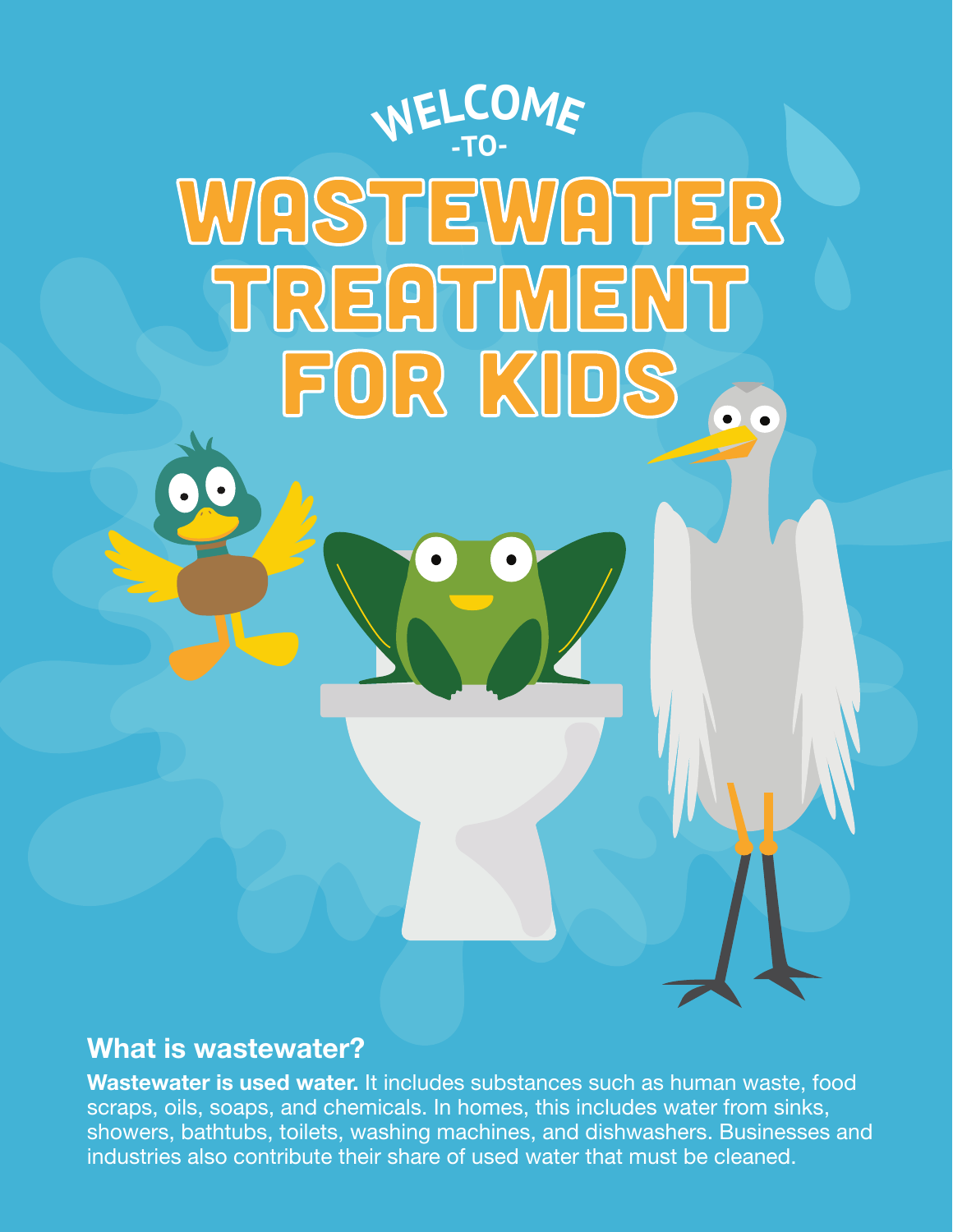## WASTEWATER TREATMENT FOR KIDS

Produced by the Metropolitan Council



### Introducing our video, slide show, and learning materials

Follow our delightful guides Ardea (an egret), Anati (a duck), and Anura (a frog) as they explore the water cycle and what happens to water after humans use it. Wastewater Treatment for Kids provides a simplifed look at wastewater treatment by taking viewers on a tour of the process at the Metro Wastewater Treatment Plant in Saint Paul.

Target audience: Students aged 7 to 12

### Learning objectives

- Identify ways that humans use water
- Understand the water cycle
- Learn sources of drinking water, how water gets to homes and businesses, and where it goes once it has been used
- Identify the stages of wastewater treatment
- Understand the benefits of wastewater treatment
- Learn what not to fush down the toilet

### [Wastewater Treatment for Kids video](https://metrocouncil.org/Wastewater-Water/Services/Wastewater-Treatment/Wastewater-Treatment-for-Kids.aspx)

We also have a downloadable slide presentation that allows students to learn at their own pace.

### Part 1: The Water Cycle and How We Get Clean Water (25-page PDF)

[How Wastewater Gets Clean Again Part1](https://metrocouncil.org/Wastewater-Water/Publications-And-Resources/MCES-INFORMATION/Educational/ES_kids_book-pdf.aspx) 

### Part 2: How Wastewater Gets Clean Again (21-page PDF)

[How Wastewater Gets Clean Again](https://metrocouncil.org/Wastewater-Water/Publications-And-Resources/MCES-INFORMATION/Educational/How-Wastewater-Gets-Clean-Again.aspx) Part2





Anura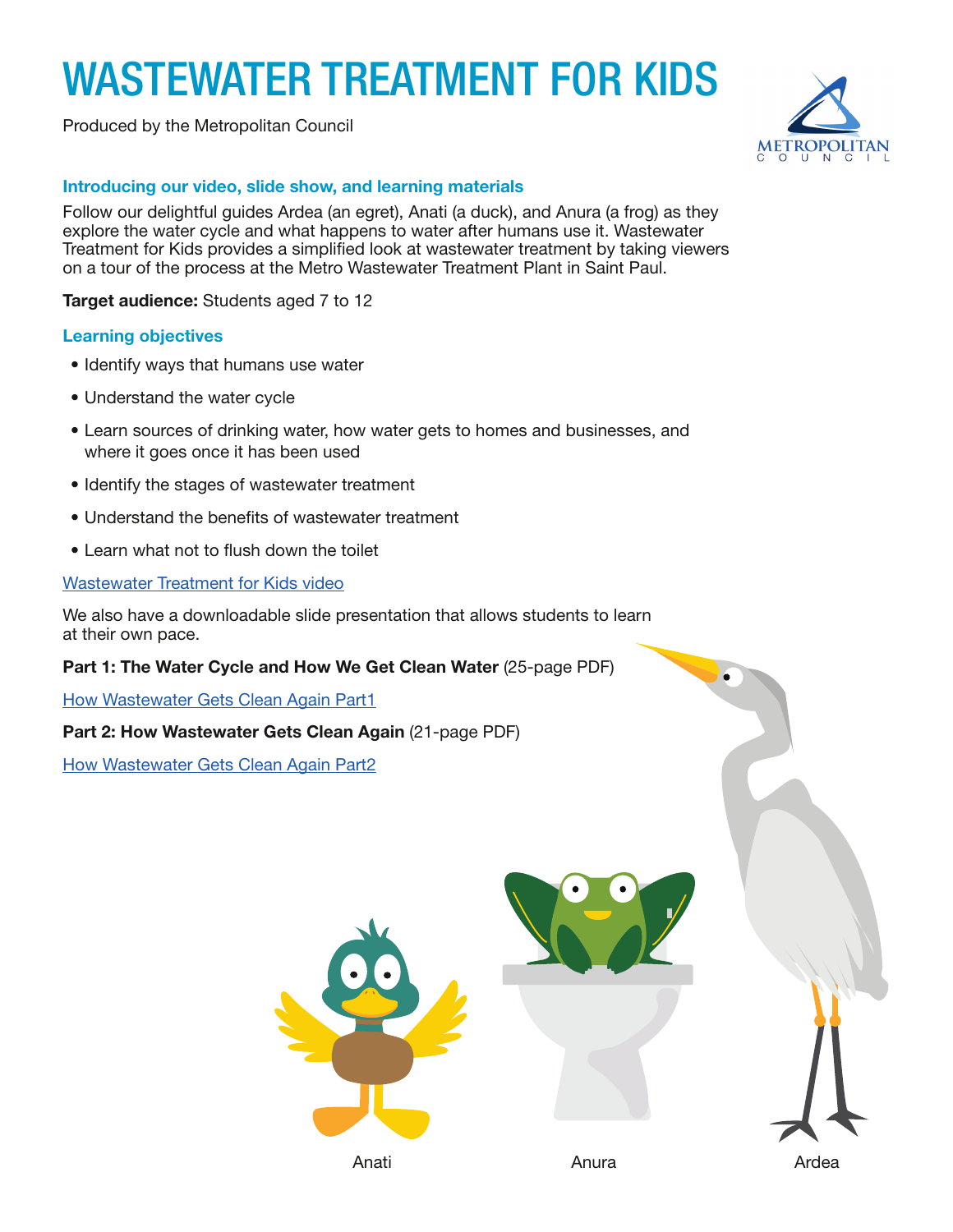## WHAT NOT TO FLUSH - CLASSROOM ACTIVITY

Objective: Students will understand what should and should not be put in a toilet.

Hi, I'm Ardea! I love clean water. Help us keep it clean.



## **Materials**

- Diaper
- Paper towel
- Wipes
- Dental floss
- Tissue
- Cat litter
- Expired medicines
- Rags
- More amusing items such as plastic toys, a cellphone, a bracelet
- Piece of PVC pipe at 4 inches diameter or other object (like a soup mug) that has a similar-sized base, or a ruler.

## **Demonstration**

Review the process of how wastewater goes from a house to a treatment plant:

House  $\rightarrow$  4" diameter pipe to street  $\rightarrow$  city water main  $\rightarrow$ pumping station  $\rightarrow$  regional sewer pipe  $\rightarrow$  lift station  $\rightarrow$  bigger regional sewer pipe  $\rightarrow$  treatment plant

Show what four inches in diameter looks like and talk about how materials that don't belong in the toilet could easily get caught in the pipe and cause a sewer back-up into the house.

Show items on the list to students, one at a time, and ask if they belong in the toilet or not. None of the items on the above list should be thrown in the toilet.

Explain that the term "fushable" for wipes is often a marketing gimmick and in practice is almost never true. They may be fushable (in other words, they will go down the toilet) but that doesn't mean they will dissolve into the wastewater. Wipes that are marketed as "fushable" should also be thrown in the trash. Even tissues are not manufactured for easy disintegration in water. Emphasize that the only materials that belong in the toilet are the "Three Ps" – pee, poop, and toilet paper.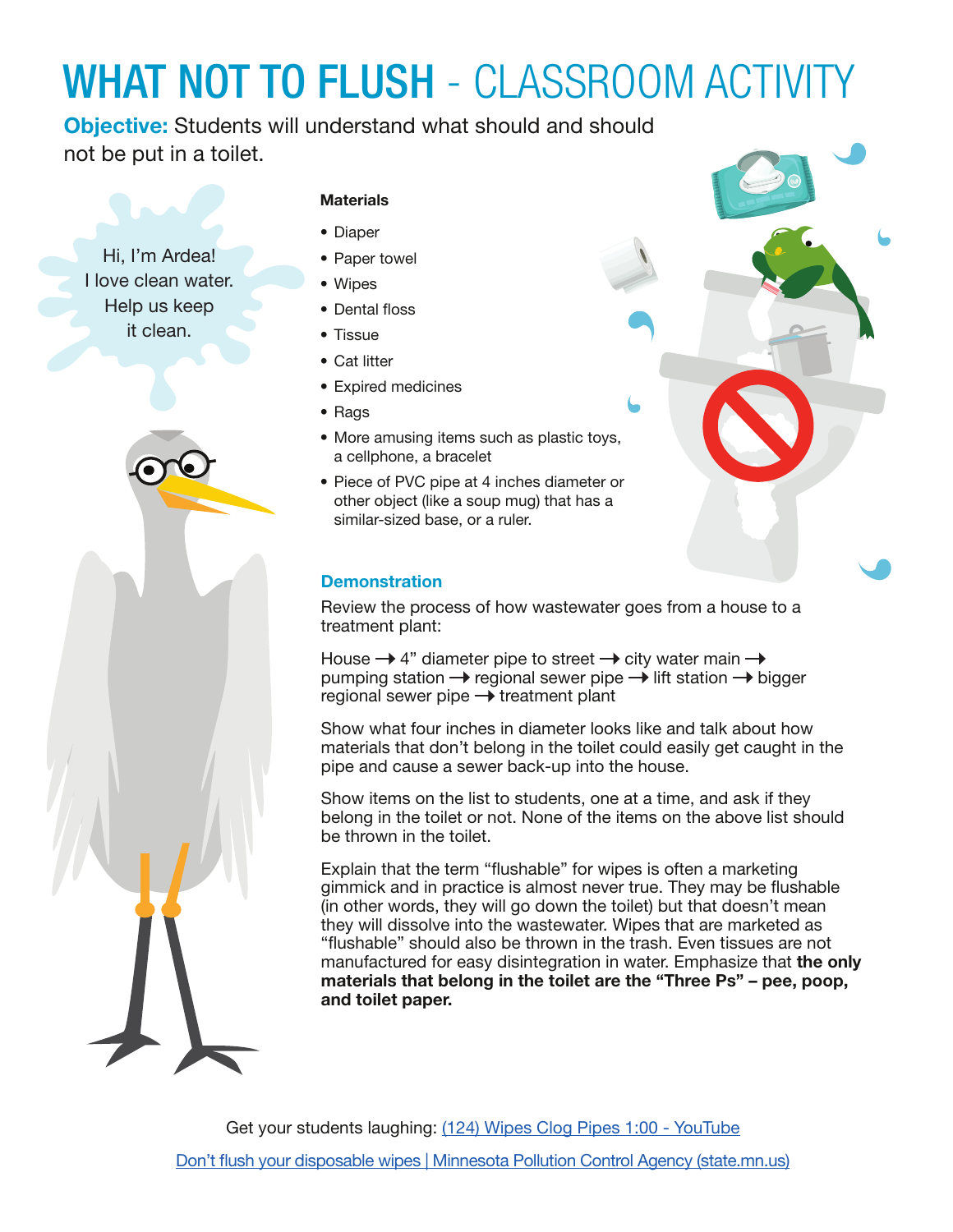## HOW MUCH WATER DO YOU USE?

and identify ways to reduce their personal or efficient. In general, older appliances use more<br>
water than newer ones. Consumers interested

- Personal water use chart (adapted from the dishwashers, and clothes washing machines. Teach Engineering STEM Curriculum for K-12,<br>from the University of Colorado, Boulder).
- 

Provide a copy of the personal water use chart to water each year. each student. Review the sheet with them so they<br>understand each category. Instruct students to<br>bring it home and count the number of times each<br>day they do the things on the list, and, with the<br>help of their family, count in their household that they may not personally do **• Taking showers instead of baths** (for example, wash the dishes or wash a load of laundry). • Taking fewer and/or shorter showers **•** Taking fewer and/or shorter showers

At the end of the week, they will bring the sheet • Turning off the faucet while brushing teeth back in and add up the total number of times they or their household did each activity. Then they can • Fixing leaks<br>multiply this number by the estimated amount of multiply this number by the estimated amount of **•** Only running the dishwasher and clothes water used for that activity to determine their total **•** Only running the dishwasher and clothes washers with full loads weekly w

**Note:** The math can be further refined by dividing **Canadian Philippe in Mote:** The math can be further refined by dividing **Canadian Philippe in the number of household members into the <b>Peusing towels before washing** the number of household members into the **e Reusing towels before washing** total weekly gallons for shared activities: dishes, laundry, etc., to get a more accurate number of individual water use for their household.

### Objective **Background**

Students will understand the average amount Over the last several decades, manufacturers have<br>
of water that different household activities use begun producing appliances that are more waterof water that different household activities use begun producing appliances that are more water-<br>and identify ways to reduce their personal or efficient. In general, older appliances use more water than newer ones. Consumers interested in reducing their water use are driving demand<br>
Materials in the more efficient showerheads, faucets, toilets,

The same is true for outdoor irrigation systems. Replacing leaking sprinkler heads, installing a • Calculator **relatively inexpensive smart water controller, and** knowing how little water lawns actually needs can Activity **Activity Activity** save homeowners tens of thousands of gallons of

- 
- 
- 
- 
- 
- 
- 

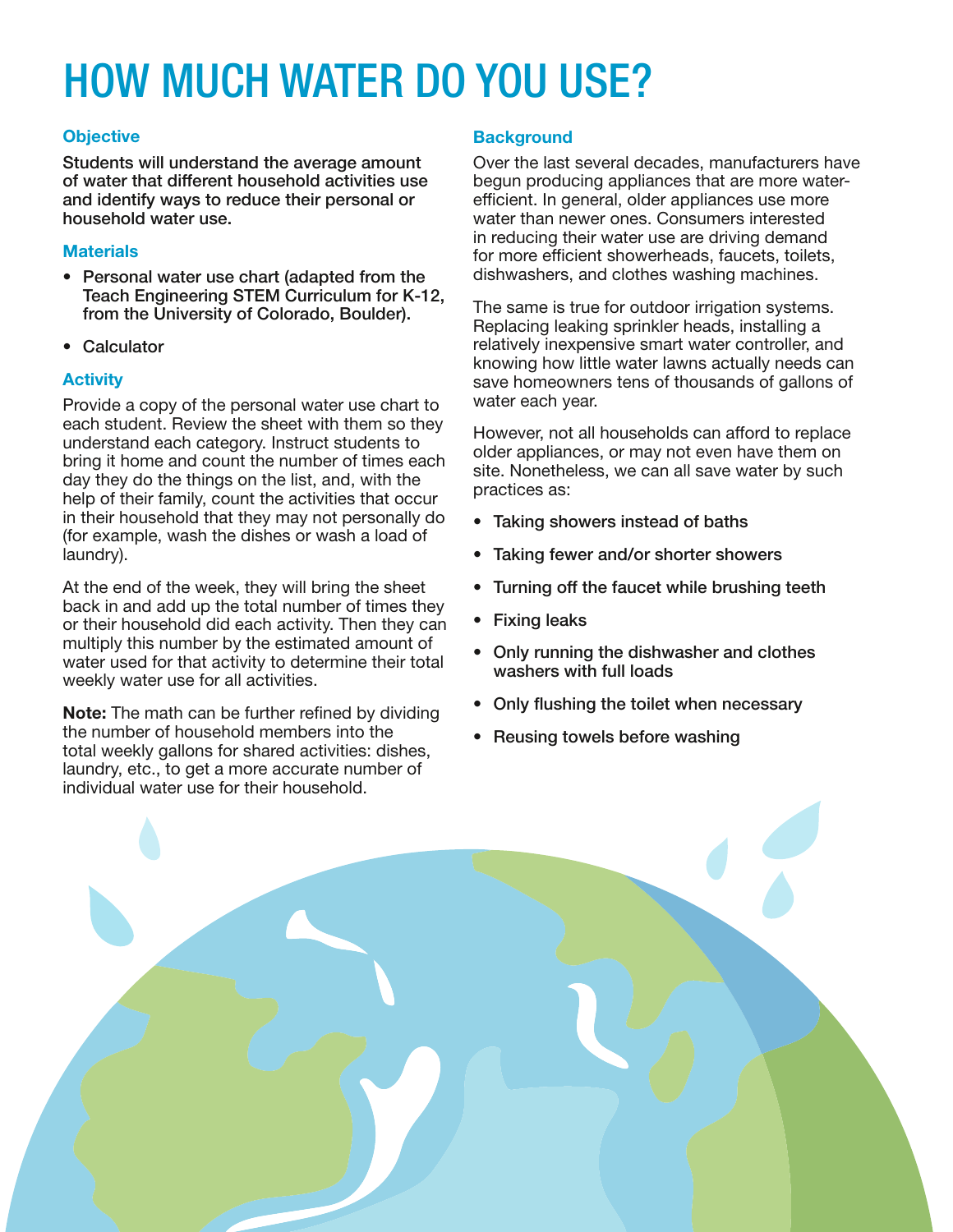## PERSONAL WATER USE CHART

| <b>ACTIVITY</b>                             | <b>Sun</b> | Mon Tue | <b>Wed</b> | <b>Thu</b> | Fri | <b>Sat</b> | <b>Total #</b><br>time | <b>Estimated</b><br>amount of<br>water used<br>(gallons) | <b>Total</b><br>weekly<br>water<br><b>use</b><br>(gallons) |
|---------------------------------------------|------------|---------|------------|------------|-----|------------|------------------------|----------------------------------------------------------|------------------------------------------------------------|
| Washing face or hands                       |            |         |            |            |     |            |                        | 1                                                        |                                                            |
| 5-minute shower<br>(standard shower head)   |            |         |            |            |     |            |                        | 25                                                       |                                                            |
| 5-minute shower<br>(low-flow shower head)   |            |         |            |            |     |            |                        | 10                                                       |                                                            |
| Taking a bath                               |            |         |            |            |     |            |                        | 40                                                       |                                                            |
| <b>Brushing teeth</b><br>(water running)    |            |         |            |            |     |            |                        | 1                                                        |                                                            |
| Brushing teeth<br>(water turned off)        |            |         |            |            |     |            |                        | $\cdot$                                                  |                                                            |
| Flushing the toilet<br>(standard toilet)    |            |         |            |            |     |            |                        | $\overline{\mathbf{4}}$                                  |                                                            |
| Flushing the toilet<br>(low-flow toilet)    |            |         |            |            |     |            |                        | 1.5                                                      |                                                            |
| Drinking water<br>(8 oz. glass)             |            |         |            |            |     |            |                        | .06                                                      |                                                            |
| Cooking a meal                              |            |         |            |            |     |            |                        | 3                                                        |                                                            |
| <b>Washing dishes</b><br>by hand            |            |         |            |            |     |            |                        | 10                                                       |                                                            |
| Running a dishwasher<br>(standard)          |            |         |            |            |     |            |                        | 15                                                       |                                                            |
| Running a dishwasher<br>(energy saver)      |            |         |            |            |     |            |                        | $6\phantom{1}6$                                          |                                                            |
| Washing laundry (top-<br>loading machine)   |            |         |            |            |     |            |                        | 40                                                       |                                                            |
| Washing laundry (front-<br>loading machine) |            |         |            |            |     |            |                        | 20                                                       |                                                            |
| Watering lawn                               |            |         |            |            |     |            |                        | 300                                                      |                                                            |
| Washing car                                 |            |         |            |            |     |            |                        | 50                                                       |                                                            |
| Total weekly water →<br>use (in gallons)    |            |         |            |            |     |            |                        |                                                          |                                                            |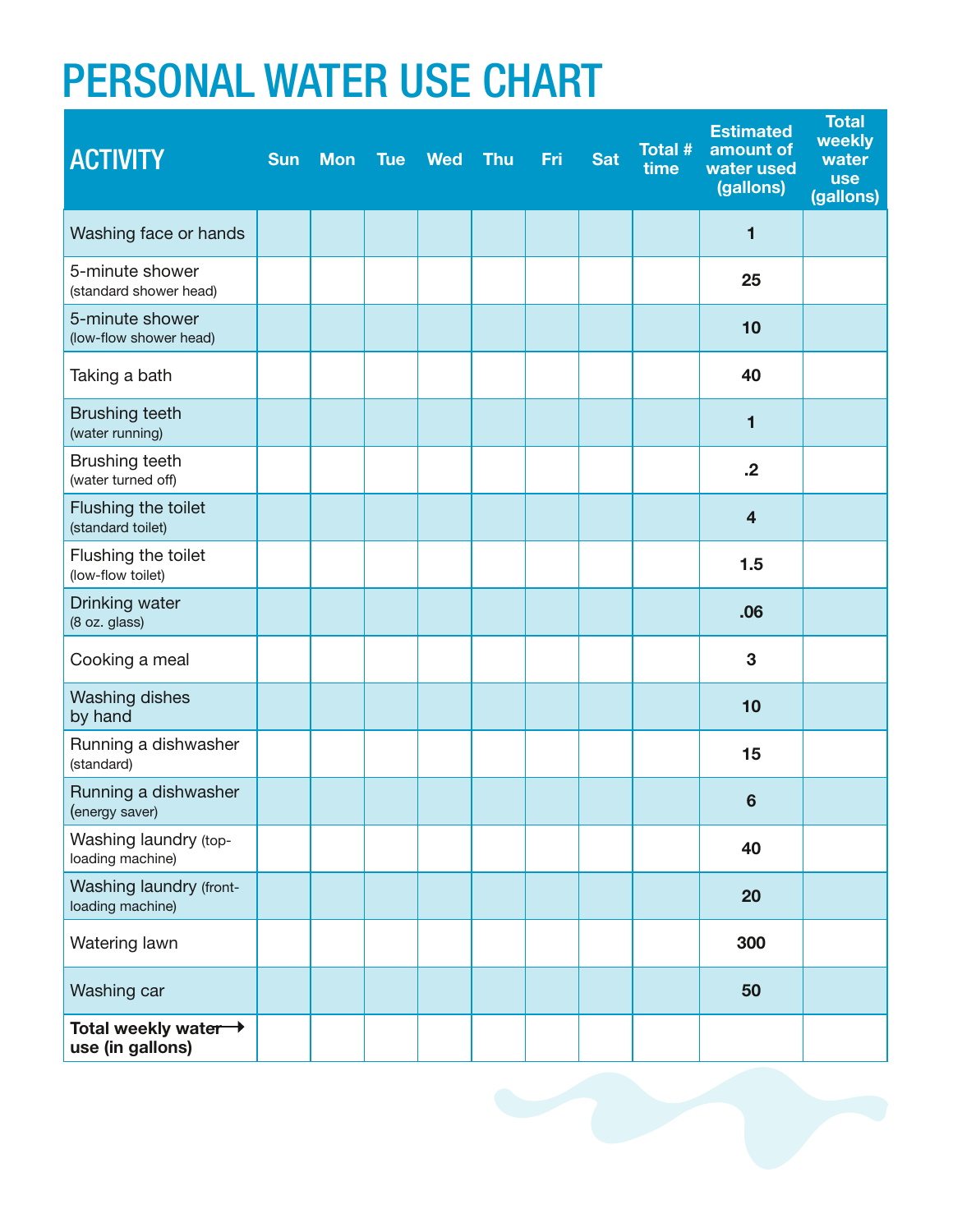## WASTEWATER WORD SEARCH

Find and circle the words from the glossary

| N | G            | R            | A              | V            | $\mathbf{1}$   | Τ            | Y            | F.           |              |                             | L O W M      |                | $\overline{O}$ | $\mathcal{L}$ | A            |                | G        | U            | $\mathsf F$  |
|---|--------------|--------------|----------------|--------------|----------------|--------------|--------------|--------------|--------------|-----------------------------|--------------|----------------|----------------|---------------|--------------|----------------|----------|--------------|--------------|
| W | A            | S            | T              | E.           | W              | $\mathsf{A}$ | $\top$       | Е            | R            | A                           | U            | $\top$         | $\Omega$       | W             | $\Omega$     | C              | Е        | R            |              |
| Е | R            | Е            | S              | Τ            | Е              | M            | O            | B            | L            | A                           | M            | F              | A              | C             | C            | U              |          | $\mathsf{U}$ |              |
| F | $\mathbf{I}$ | T            | A              | L            | W              | P            | $\mathsf{R}$ | E            | $\mathsf C$  | $\color{red} \blacklozenge$ | P            | $\mathbf{L}$   | T              | A             | Τ            | I              | $\Omega$ | N            | Τ            |
| F | M            | V            | A              | Q            | U              | A            | P            | $\mathsf{R}$ | E            | $\mathsf C$                 | $\mathbf{I}$ | $\overline{O}$ | U              | S             | N            | $\overline{O}$ | Τ        | A            | R            |
|   | B            | D            | E.             | W            | A              | T            | Е            | $\mathsf R$  | $\mathbf{L}$ | N                           | G            | T              | Q              | U             | $\mathbf{I}$ |                | A        | U            | A            |
| U | A            | P            | O              |              |                | U            | Τ            | $\mathsf{A}$ | N            | T.                          | S            | T.             | Е              | D             | P            | A              | Е        | C            | $\top$       |
| Е | R.           | U            | M              | G            | Q              | U            | L            | D            | Q            | U                           | E.           | $\overline{O}$ | F              | U             | C            | G              | V        | A            | $\mathbf{I}$ |
| N | S.           | Е            | D              | $\mathbf{I}$ | M              | Е            | N            | Τ            | $\mathsf{A}$ | T                           | $\mathbf{I}$ | O              | N              | M             | W            | L              | A        | O            | $\bigcap$    |
| Т | C            | $\mathsf{A}$ | Τ              | M            | $\overline{O}$ | S            | P            | Н            | Е            | R                           | E            | D              | B              | P             | P            | A              | P        | Q            | N            |
| P | R            | S            | E              | M            | $\overline{O}$ | B            | L            | $\mathsf{A}$ | M            | F                           | $\mathsf{A}$ | $\cup$         | $\mathsf{P}$   | S             | W            | N              | O        | D            | J            |
| G | E            | C            | $\overline{O}$ | N            | V              | Е            | Y            | O            | R            | D                           | O            | A              | D              | Τ             | K.           | D              | R        | W            | F            |
| W | Е            | T.           | W              | L            | N              | C            | $\mathbf{I}$ | Τ            | $\mathbf{L}$ | Е                           | S            | $\mathsf{A}$   | R              | Е             | $\mathsf{A}$ | F              | A        | M            | $\top$       |
| A | N            | K            | D              | F            | J              | A            | R            | L            | D            | K                           | J            | F              | J              | R             | K            | I              | Τ        | S            | D            |
|   | D            | $\mathbf{I}$ | N              | F            |                | U            | Е            | N            | Τ            | A                           | $\mathsf{A}$ | $\overline{O}$ | W              | F             | L            |                | I        | B            | $\mathsf C$  |
|   |              | N            | C              | L            | N              | Е            | R            | A            | Τ            | $\mathbf{I}$                | O            | N              | $\overline{O}$ | L             | K            | L.             | O        | F            | G            |
| A | D            | F            | L              | K            | S              | Е            | D            | L            | M            | Ε                           | N            | $\top$         | $\mathsf{A}$   | Τ             | $\mathbf{I}$ | O              | N        | A            | J            |

## **Glossary**

**Atmosphere** - The envelope of gases surrounding the Earth; air.

**Bar Screen** - A mechanical device used for separating objects from the wastewater stream.

**Conveyor** - A mechanical device used for carrying objects away from a source.

**Dewatering** - The removal of water from a particular substance.

**Dumpster** - A large container that holds trash.

**Effluent** - The outflow or discharge of clean water from a wastewater treatment plant.

**Evaporation** - The process of turning from liquid into vapor (suspended in air).

**Filtration** - A process used for the removal of one substance from another, as in solid material from water.

**Gravity flow** - A process which uses the Earth's gravitational pull to move wastewater.

**Incineration** - To consume by burning up.

**Influent** - Something that flows in or into.

**Landfill** - An area of land where trash and waste material is dumped and buried.

**Pollutant** - A waste material that dirties air, soil, or water.

**Precious** - Of great worth, valuable.

**Precipitation** - Rain, snow, sleet, or hail that falls to the ground.

**Sedimentation** - The process where solid materials settle to the bottom of a liquid.

**Twin Cities Area** - The seven counties that include the cities of Saint Paul and Minneapolis, Minnesota, USA. **Wastewater** - Water that has been used in a home, a business, or as part of an industrial process.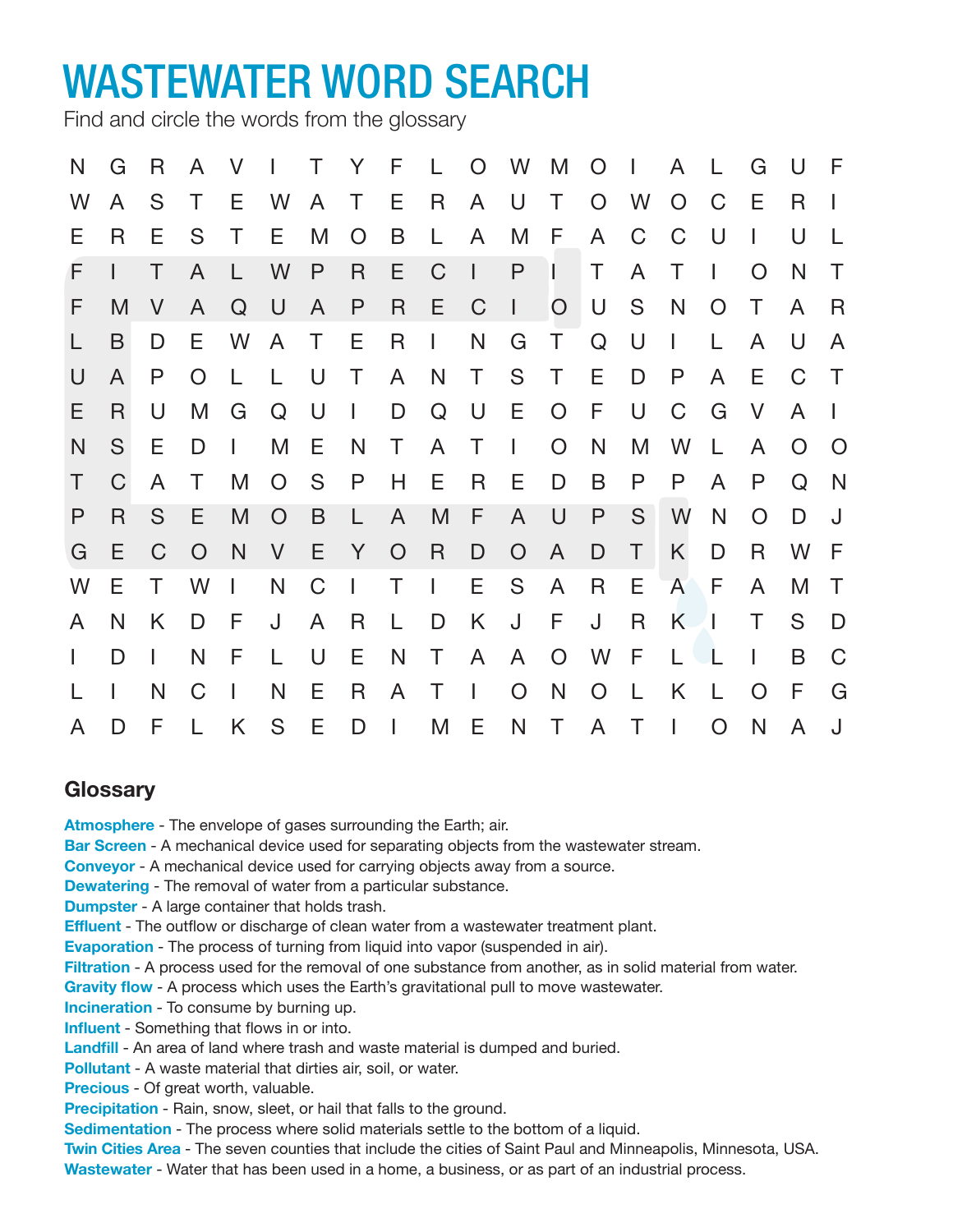## COLORING FUN